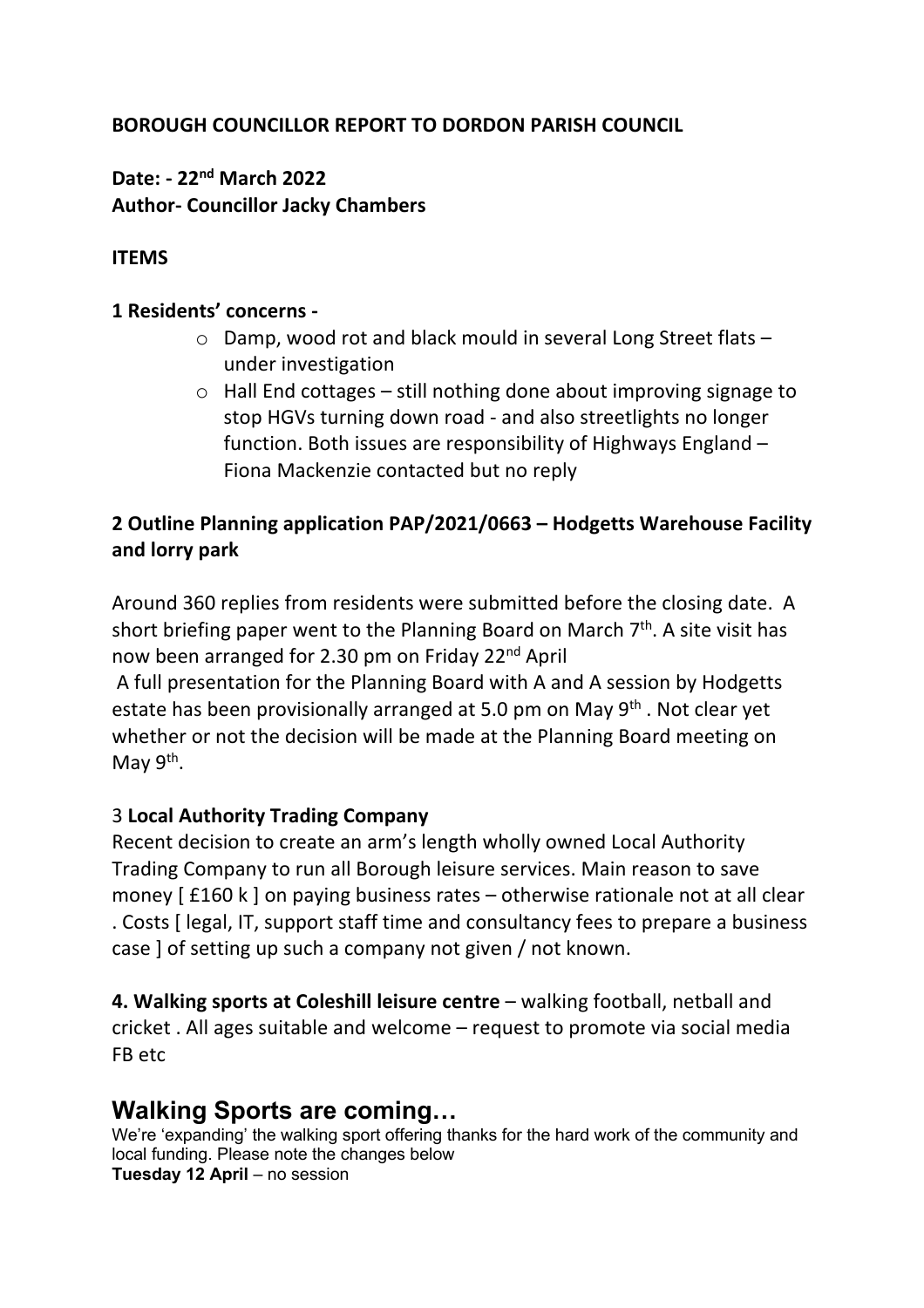**Thursday 14 April** – taster sessions 10-11 netball, 11-12 cricket, 12-1 football FREE for all **Tuesday 19 April** – taster sessions 10-11 netball, 11-12 cricket, 12-1 football FREE for all **Thursday 21 April** – taster sessions 10-11 netball, 11-12 cricket, 12-1 football FREE for all **Tuesday 26 April** (and every Tuesday moving forward) 11.15-12.00 Walking Cricket 12.15-13.00 Walking Football **Thursday 28 April** (and every Thursday moving forward) 11.15-12.00 Walking Netball 12.15-13.00 Walking Football **Costs** Easter tasters – FREE – try and bring a friend Walking Netball and Cricket £1.00 (limited time only) & Walking Football £4.50/£3.50

# **Walking Sports are coming…**

We're 'expanding' the walking sport offering thanks for the hard work of the community and local funding. Please note the changes below **Tuesday 12 April** – no session **Thursday 14 April** – taster sessions 10-11 netball, 11-12 cricket, 12-1 football FREE for all **Tuesday 19 April** – taster sessions 10-11 netball, 11-12 cricket, 12-1 football FREE for all **Thursday 21 April** – taster sessions 10-11 netball, 11-12 cricket, 12-1 football FREE for all **Tuesday 26 April** (and every Tuesday moving forward) 11.15-12.00 Walking Cricket 12.15-13.00 Walking Football **Thursday 28 April** (and every Thursday moving forward) 11.15-12.00 Walking Netball 12.15-13.00 Walking Football **Costs** Easter tasters – FREE – try and bring a friend Walking Netball and Cricket £1.00 (limited time only) & Walking Football £4.50/£3.50

### 4. **Atherstone Public toilets – bus station**

Resources Board [ NWBC ] took decision taken, without any public consultation to save money by closing Atherstone public toilets by bus station on April  $1<sup>st</sup>$ . Borough council claims that there are plenty of free alternatives in Memorial Hall and Council house + private cafes and pubs.

New CRAP campaign has started up to try and save them – they have collected > 1000 signatures objecting to this closure; also 450 responses to an on line questionnaire. Borough Council states that other options for alternative use of these facilities [ which may or may not include a public toilet] are being pursued. No news yet

4. **Local listing** –concerns raised about whether or not NWBC has abandoned local listing, despite considerable efforts by Parish Cllor Beverley Garratt . Here is response from Dorothy Barratt:

Good morning Councillor Chambers and Bev,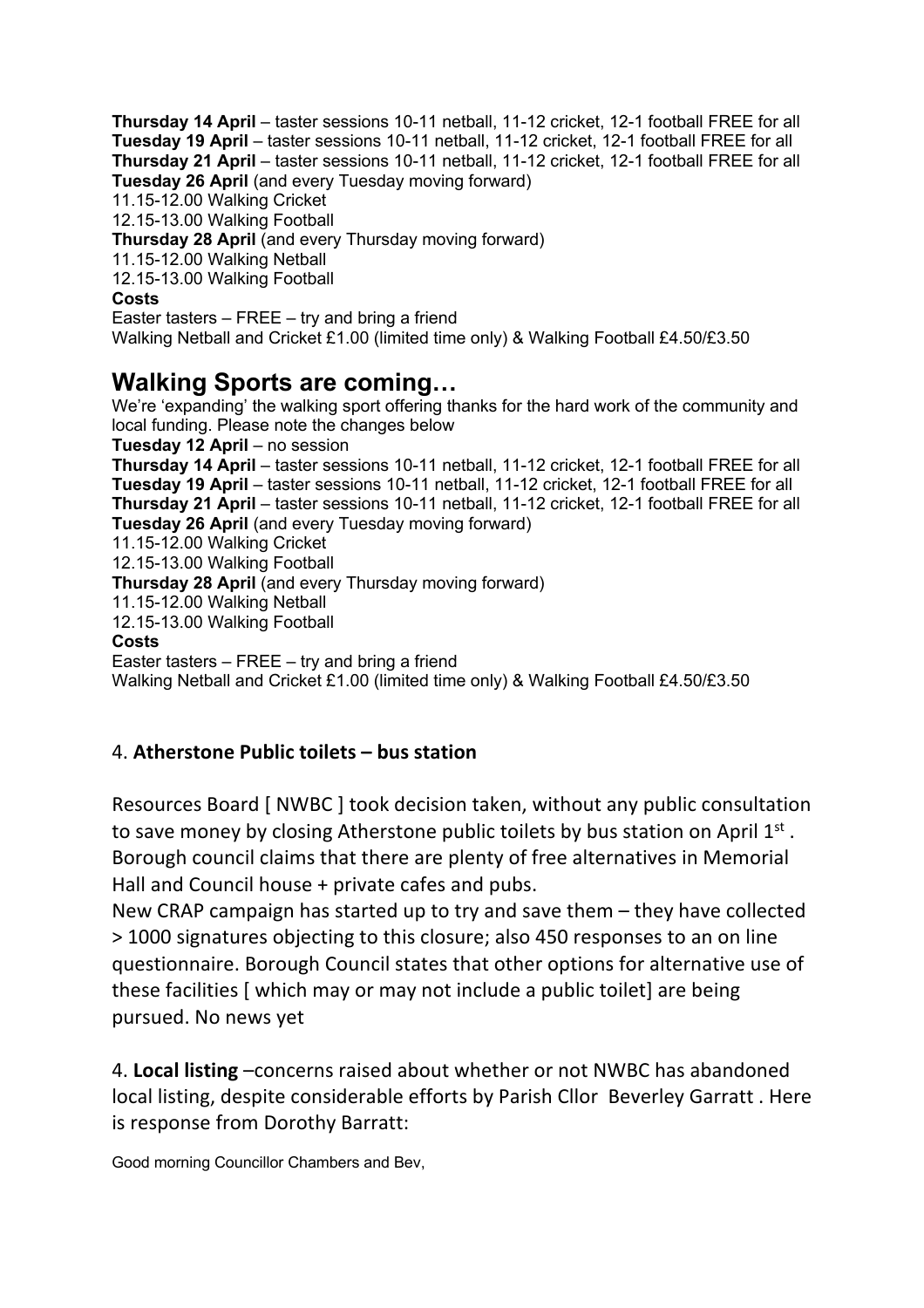Thank you for your emails of 2<sup>nd</sup> February 2022 and 1<sup>st</sup> March 2022 respectively.

I will go through the various points from both emails as they cover much of the same ground.

Fiona moved into the Forward Planning Team from the Development Control team taking up the vacant role of Heritage and Conservation Officer. She did start work on local listing but the County Council were doing a lot of work on local listing. Due to her workload we decided rather than duplicate work she would wait to see what came out of the County's involvement. The Local List therefore has not been abandoned just stalled from our perspective whilst the County organise training for Parish Councils. We understand that the Parish Council training is yet to be rolled out across the County.

Fiona has spoken a few times with the people involved with the Dordon Neighbourhood Plan. She suggested to include all their Assets within the NP, because she felt there would be some weight given to Assets if identified in their NP and in some way greater weight than just being on a Local list.

Fiona and I are discussing her workload and will determine timelines in due course for numerous pieces of work including the Local List, the Freasley Conservation area designation and Article 4, required on the farm buildings opposite Dordon Hall.

If you wish to discuss this further please do not hesitate to contact me.

Kind regards,

Dorothy

### 5 **Ukraine refugees – see also attached briefing from CE https://www.northwarks.gov.uk/news/article/857/ukraine\_what\_you\_can\_ do\_to\_help**

Warwickshire County Council have arranged a virtual meeting for all community organisations including PCs to discuss the current situation and what can be done locally to help .

### **Virtual meeting on Wednesday 23 March 2022 7pm- 8.30pm.**

Microsoft Teams meeting **Join on your computer or mobile app Click here to join the meeting Or call in (audio only)** +44 20 3321 5213,,229695419# United Kingdom, London

Phone Conference ID: 229 695 419# Find a local number | Re

"Warwickshire County Council would like to invite you to this meeting to set out Warwickshire's plans for the best possible response, updating you on the latest developments and seeking your views and ideas about how the voluntary sector and faith groups can support the countywide effort, and answer any questions you may have, as best as we can, about how we can best work together for the benefit of the refugee families. We hope the session will clarify a number of questions and help us support the voluntary and community sector, and our faith groups, and will form part of an ongoing conversation.